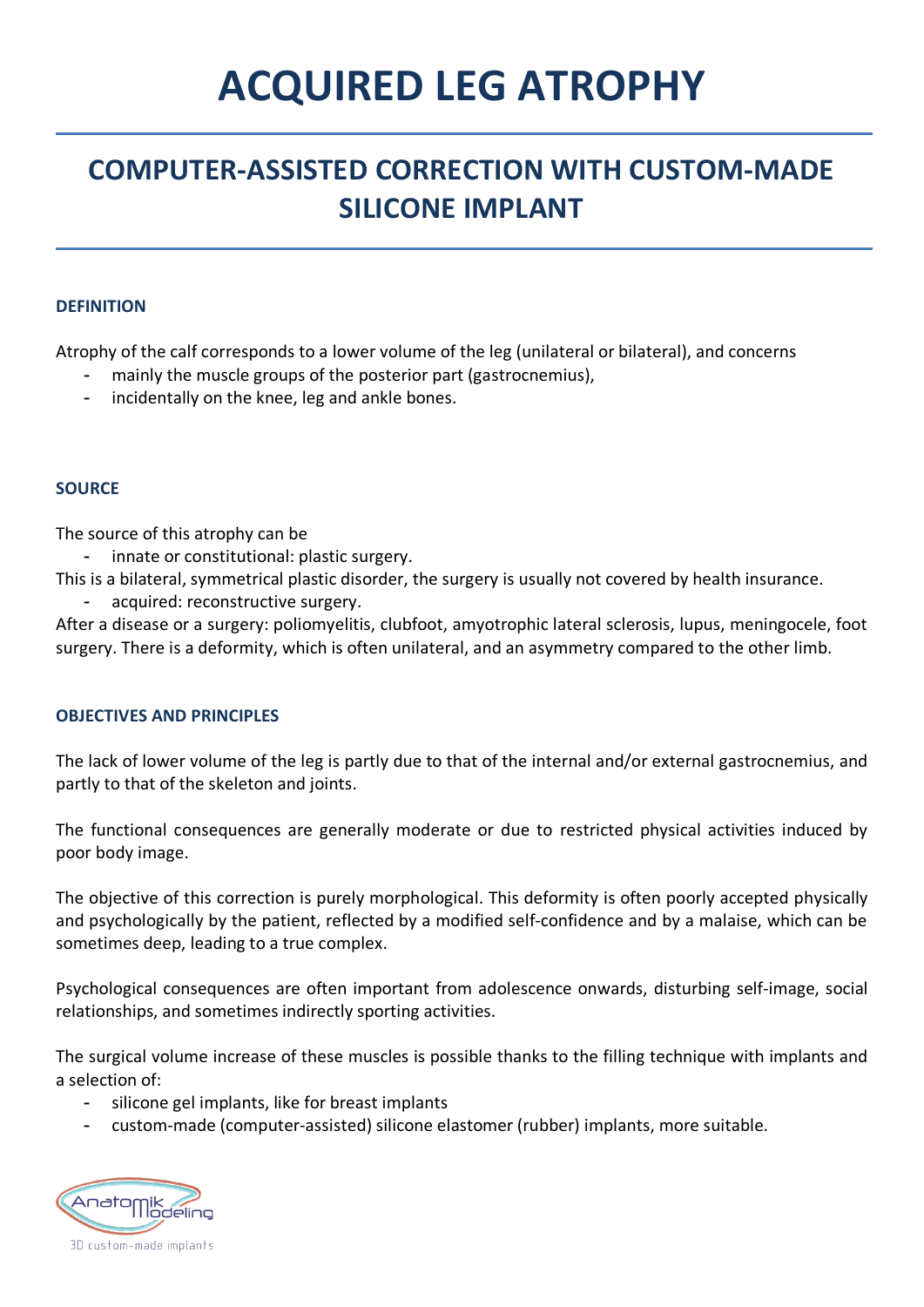The custom-made implants currently used consist of a medical-grade silicone rubber or elastomer: there is no envelope or filling product. There is no risk to wear off or rupture. A fibrous exclusion coating (capsule) develops quickly, just like around any other foreign body (steel, glass, nylon...); but there never is a rejection response by producing antibodies. This envelope cannot retract onto this incompressible implant: there is never any "adhesion" (adhesive capsulitis). There is no risk to rupture, even after a long time: they are definitive and implanted for life.

It is also possible to use (exclusively or as a complement) fat tissue transplantation or lipofilling. The lipofilling technique is adapted for discreet forms, but is not enough for more pronounced forms.

It is mandatory to wait the end of development to perform the intervention, i.e. 16 years old when the hormonal impregnation and the deformity are stable.

# **BEFORE THE SURGERY**

Patients can be informed of the different existing techniques during a surgical consultation with clinical examination. This consultation can be associated to a 3D scan of both legs in supine position with a support under the heels, and will be used for the computer-assisted reconstruction to design the custommade silicone rubber implants. Pictures are taken from the front and the back.

A common preoperative evaluation is performed according to prescriptions. The anaesthetist will be seen in consultation no later than 48 hours prior the surgery.

No drug containing aspirin shall be taken over the 10 days prior the surgery. It is necessary to be fasting (no eating or drinking) 6 hours before the surgery.



*Computer-aided design*

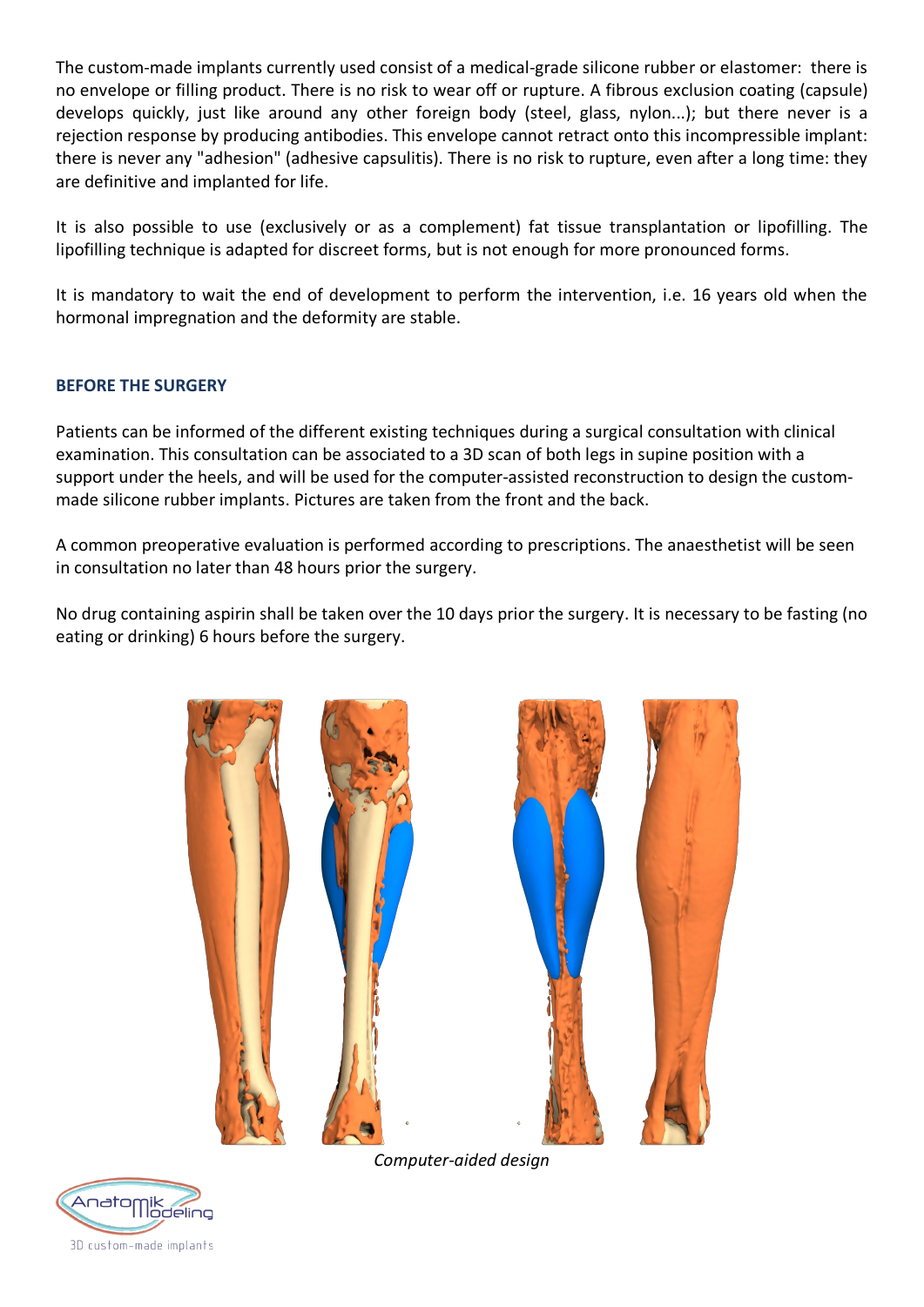## **TYPE OF ANAESTHESIA AND TERMS OF HOSPITALISATION**

The intervention is performed under complete general anaesthesia with intubation in prone position, arms at sides.

It requires a 3 days' hospitalisation: admission the day before the intervention and discharge the next day or the day after.



*Computer-aided design*

#### **THE SURGERY**



*Medical-grade silicone elastomer sterile implant*

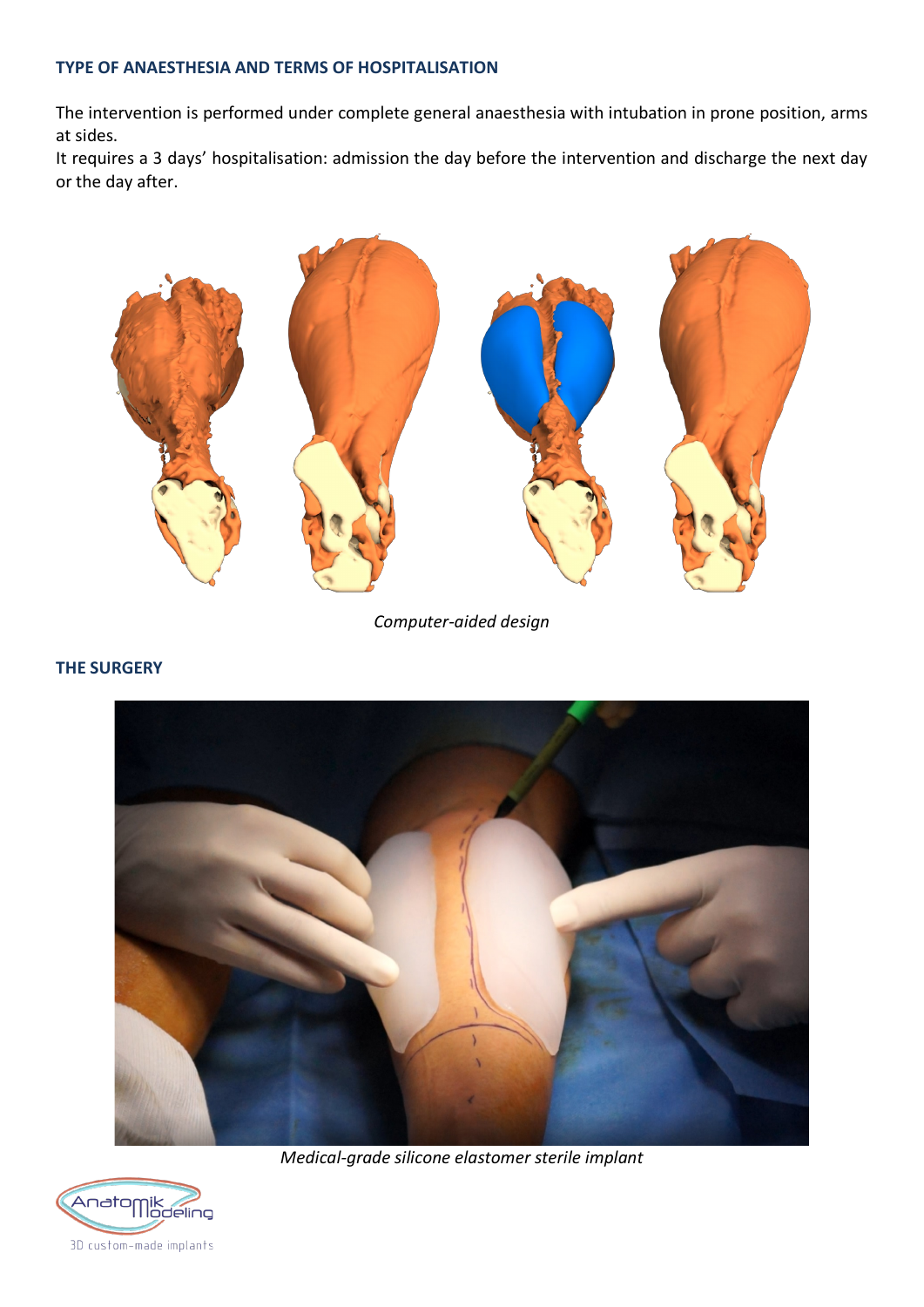- Standard silicone gel implant, it is the basic technique invented and adjusted by Julien Glicenstein, M.D., in 1975.

- CAD custom-made silicone rubber implant: it is a new technique invented more recently by Professor Jean-Pierre CHAVOIN.

The edges of the locus are drawn on the skin using the previous identification (computerized in case of custom-made silicone rubber implants).

In both cases, the implant(s) are introduced using a horizontal popliteal approach (behind the knee) of 6 to 8 cm depending on the number of implants. The prosthetic locus is placed behind the muscle aponeurosis of one or both gastrocnemius. The detachment is performed on an avascular plane. It is facilitated using a long detachment device and the firmer consistency of rubber implants.

The intermuscular wall is respected to preserve the precious saphenous vasculonervous axis and its perforators intended for skin.

The closing is performed on two levels using absorbable suture material. Drainage is not necessary. The circular contention is moderate with Dacron felt strips and Surgifix.

# **AFTER THE SURGERY: POSTOPERATIVE OUTCOMES**

Postoperative pain is most of the time short and controlled with grade 1 analgesics. Progressive standing up and walking are prescribed activities as soon as the next day to avoid the risk of thrombosis and related to anticoagulants. Compression stockings are not necessary.

There is no major sero-hematic or serous effusion. Punctures are not necessary.

Work stoppage lasts 15 days, and the recommendation to stop sports is for 3 months; beyond, any sport is possible with no risk or discomfort.

#### **RESULT**

**I**f this technique brings a real improvement regarding the volume, it cannot offer a perfect symmetry for atrophies of both the skeleton and the joints. The distal third of the leg, lacking muscle, is imperfectly corrected by the implant and might justify, subsequently, an additional transplant of fat tissues.